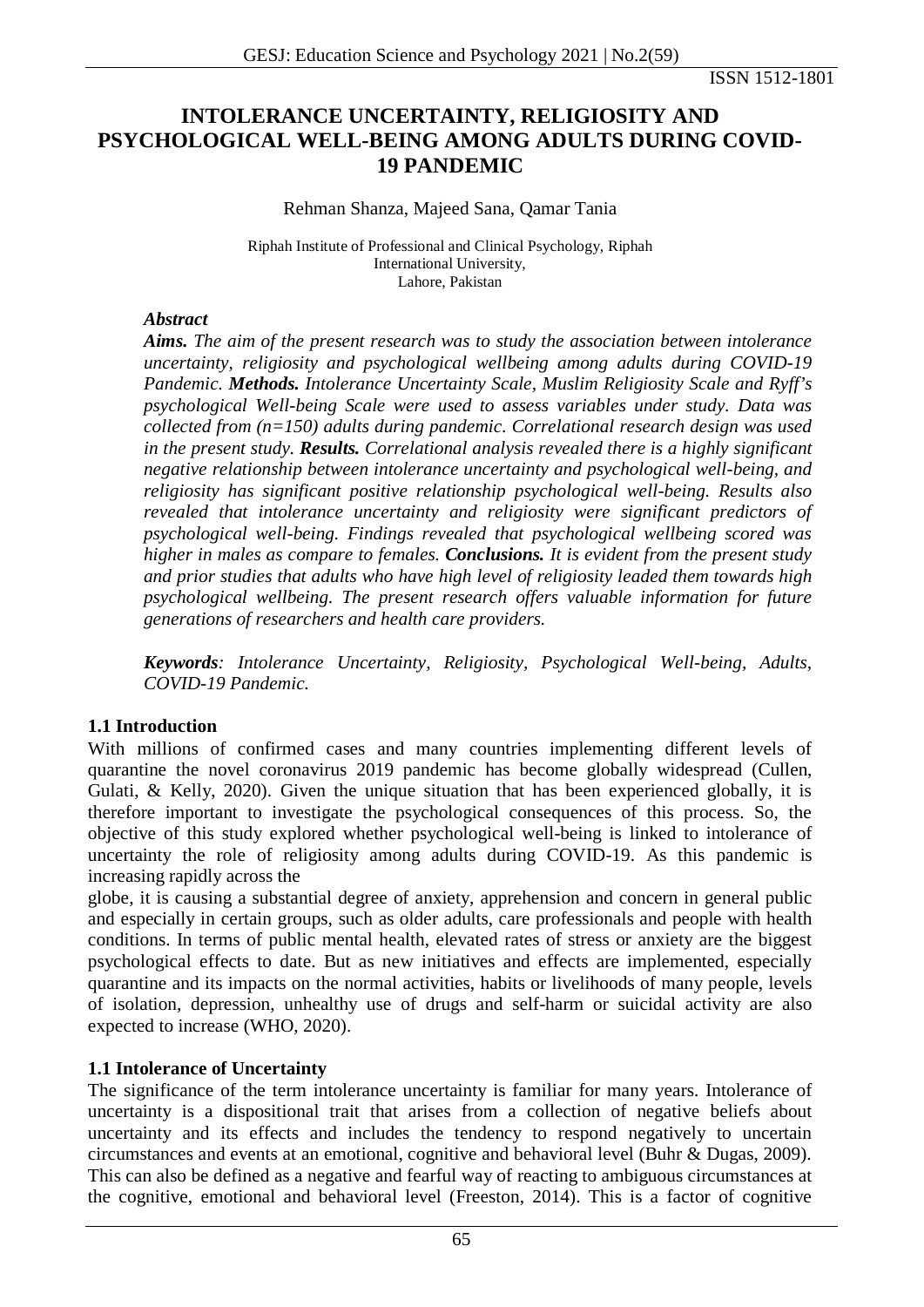vulnerabilities that involves in the growth and maintenance of stress. Patterns of cognitive behavior indicate that people with IU have basic negative beliefs related to uncertainty, also having biased facts related to it (Jacoby, 2020).

### **1.2 Religiosity**

Religiosity is the condition of being religious, whereas measure of knowledge, faith, beliefs and devotion of individuals. It is the quality of being religious, piety, devoutness. Furthermore, the term religiosity carries an emotional charge of varying degrees dependent upon their historical associations and attitudes. Religiosity is also the extent to which the particular individual believes in venerates the founder, gods or goddesses of the relevant religion, practices the relevant teaching and participates in the relevant activities (Adeyemo & Adeleye, 2008). In order to promoting and conveying spirituality, Faiver et al., (2001) described religion as a social vehicle. Ellison (1993) described religiosity and spirituality as a mechanism used to reduce human anxiety.

### **1.3 Psychological Wellbeing**

Psychological well-being is the most essential psychosomatic factor that it finds out the achievement of an individual in every field. While psychological well-being is just as essential as physiological well-being, so inhabitants must know that the psychological well-being is also essential for success. Psychological well-being includes the short- range and long-standing psychological performance likewise having both positive health (for instance, positive affectivity plus confidence) and unenthusiastic health for example; anxiety, hopelessness, and exhaustion. Hopeful and unenthusiastic affectivity are two points of psychological well-being (Brough, 2005).

### **1.4 Rationale of the Study**

The aim of the present research was to study the relationship between intolerance uncertainty, religiosity and psychological well-being among adults during COVID-19. There are less studies conducted on adults with intolerance uncertainty, religiosity and psychological well-being in Pakistan, and that is why there is need to work on this domain to complete this gap. And the present research is an effort to fulfilling this gap. The present study was directed to assist adults during pandemic to understand in what way intolerance uncertainty and religiosity play a significant effect on the psychological wellbeing among adults during pandemic. The main purpose of the current study was to provide insight to societal and clinical setting about religiosity and its effect on the psychological wellbeing among adults. Though, a positive sense of religiosity the present study was crucial for personal's development in relations of communication, problem solving in pandemic, understandings and psychological wellbeing. Therefore, the core aim of the current research is to provide insight to people, social workers and policy makers especially mental health professionals to understand that how much religiosity and intolerance uncertainty show a significant influence on the psychological wellbeing of adults during pandemic. This insight information can be particularly useful for mental health professionals that provides mental health care services, as well as, for policy makers who make strategies and polices for better psychological wellbeing in the society.

## **2. Method**

## **2.1 Research Design**

Correlational research design was used in present study.

#### **2.2 Sample and Sampling Strategy**

Purposive sampling strategy was utilized to recruit sample of (n=150) adults during COVID-19. **2.3 Procedure**

Firstly, researcher got official ethical clearance letter from University. Consent was taken from the authors of scales. Researcher prepare the booklet comprising on the informed consent hold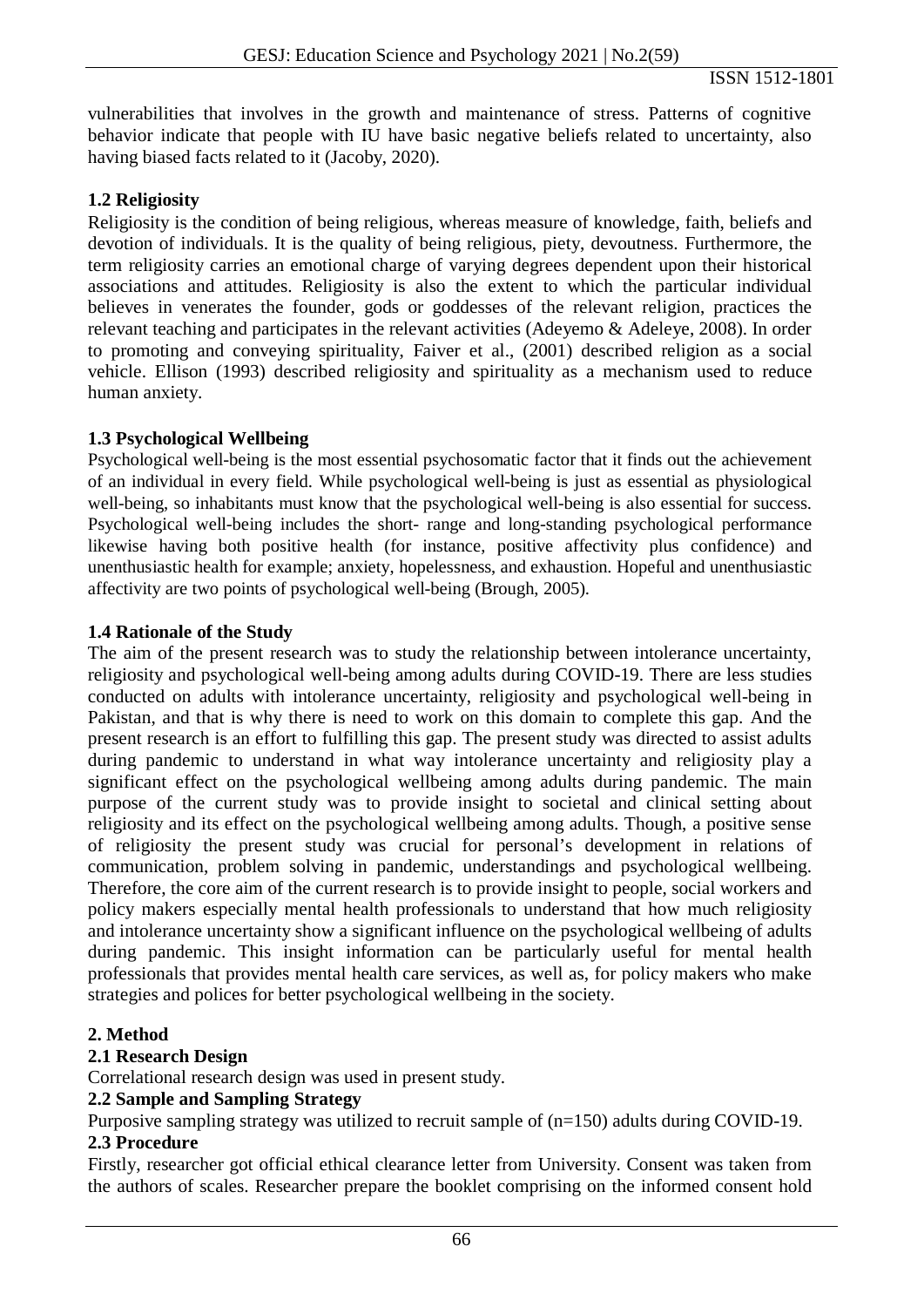demographic sheet and scales, provided to the members and collect data then pilot study and main study was conducted.

## **2.4 Assessment Measures**

### **2.4.1 The Intolerance of Uncertainty Scale (IUS)**

The Intolerance of Uncertainty Scale (IUS) was originally developed (Freeston et al., 1994). This scale has 12 items relating to the idea that uncertainty is unacceptable, reflects badly on a person, and lead frustration, stress, and the inability to take actions. Five-point Likert scale ranging from  $(1=$  not at all characteristics of me to  $5=$  entirely characteristics of me) was used in this scale. Reliability of IUS was ( $\alpha$ = .81). The Intolerance of Uncertainty Scale (IUS) was used to measure the level of Intolerance Uncertainty variable in the present study.

#### **2.4.2 Muslim Religiosity Scale**

Muslim religiosity scale was originally developed by (Abdurrahman, 1997). This scale has 30 items. Five-point Likert scale ranging from (1= Strongly Agree to 5= Strongly Disagree) was used in this scale. Reliability of IUS was  $(\alpha = .73)$ . Muslim Religiosity Scale was used to measure the level of Religiosity variable in the present study.

### **2.4.3 Psychological Well-Being Scale.**

This scale was developed by Ryff, (1989). The original version consists of six extents of 20 items each. This scale consists of 84 items. Each statement using 6-point Likert scale (1=strongly agree) to (6=strongly disagree). The current research found reliability of psychological wellbeing scale was  $(a= .52)$ . Psychological wellbeing scale was used to measure the Psychological Wellbeing variable in the present study.

#### **3. Results**

#### **Table 1**

*Pearson Product Moment Correlation Analysis between Study Variables among Adults During COVID-19 (n=150)*

| <b>Variables</b>                  |    |  |
|-----------------------------------|----|--|
| <b>1.</b> Intolerance Uncertainty |    |  |
| 2. Religiosity                    | 不不 |  |
| <b>3.</b> Psychological Wellbeing |    |  |
|                                   |    |  |

\*\* *P* < 0.01, \*P *<* 0.05

Results showed that intolerance uncertainty has significant ( $p < .05$ ) negative relationship with psychological wellbeing among adults during Covid-19. However, religiosity has significant positive relationship with psychological wellbeing among adults during Covid-19.

#### **Table 2**

*Hierarchal Regression Analysis Used to Predicting Psychological-Wellbeing (n=150)*

| <b>Predictors</b>              | <b>Psychological Wellbeing</b> |       |        |  |
|--------------------------------|--------------------------------|-------|--------|--|
|                                | <b>Adults</b>                  |       |        |  |
|                                | $\mathbf{R}^2$                 |       |        |  |
| Step 1                         | .13                            |       | $***$  |  |
| <b>Intolerance Uncertainty</b> | ***                            |       | $-.37$ |  |
| Step 2                         | .22                            | $***$ |        |  |
| Religiosity                    |                                | .31   |        |  |
| Total R <sup>2</sup>           | 23%                            |       |        |  |

*Note:* \*p < .05. ,\*\*p < .01. , \*\*\*p < .001.

a. Dependent Variable: Psychological Wellbeing

b. Predictors in the Models: Intolerance Uncertainty, Religiosity.

Results revealed intolerance uncertainty was significant ( $p<0.05$ ) predictor F (1, 147) = 23.95 p < .05,  $R<sup>2</sup>$  = .14 and accounted for 14% of variance in psychological wellbeing. Moreover, religiosity was significant (p<.05) predictor F (1, 146) = 22.58 p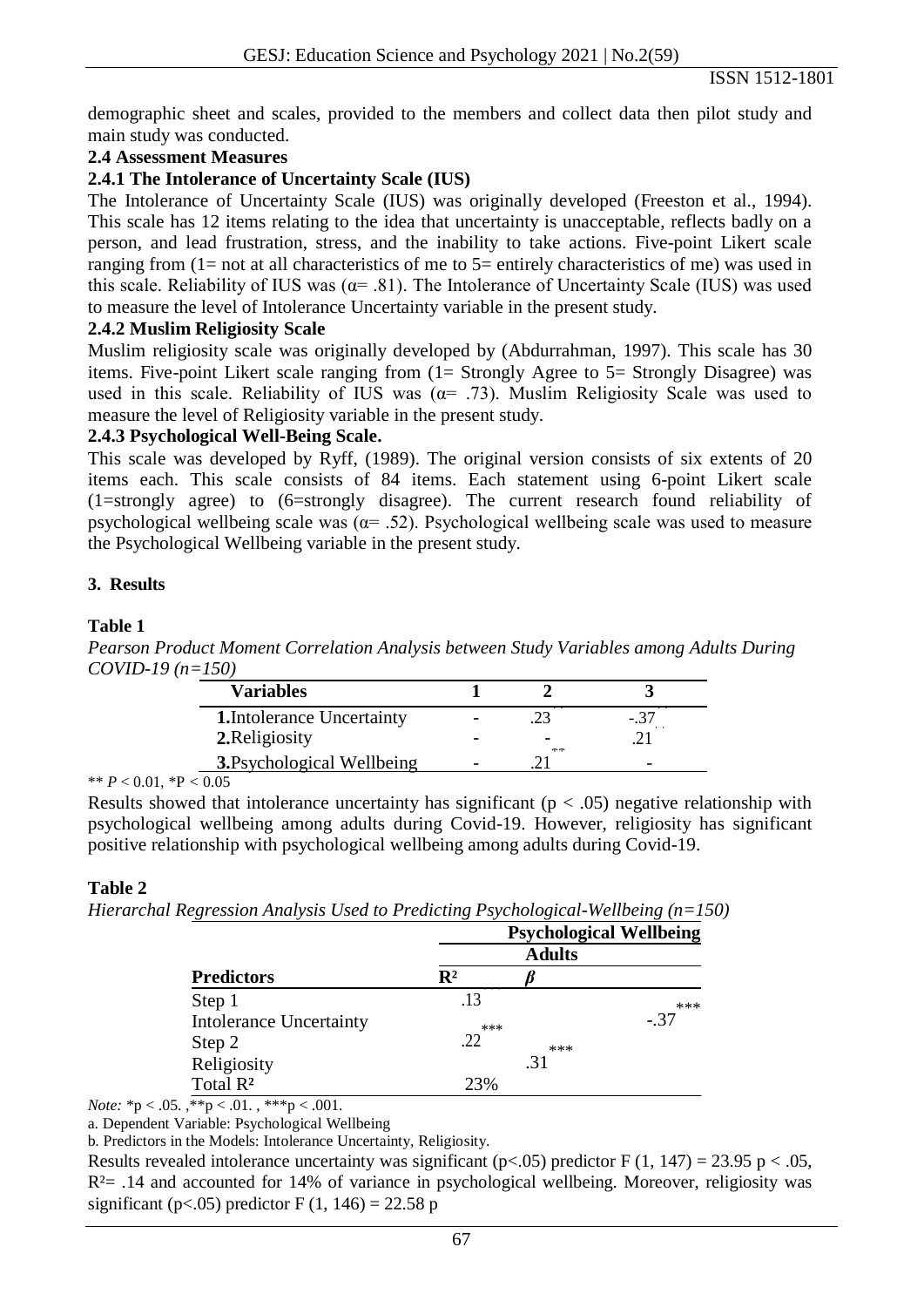$\leq$  .05, R<sup>2</sup>= .23 and accounted for 23% of variance in psychological wellbeing among adults during COVID-19.

# **Table 3**

*Independent Sample T-Test (n=150)*

| <b>Gender</b> |  | df | <b>Confidence Internal</b> |       |
|---------------|--|----|----------------------------|-------|
|               |  |    |                            |       |
|               |  | 38 | $\Omega$ 06                | 19.58 |

*Note. p* = Significant Value, df = degree of freedom, LL = Lower Limit, UP = Upper Limit, CI = Confidence Interval Findings revealed a statistical reliable and significant difference of psychological wellbeing between males (M= 160.32) and females (M= 149.49). Psychological wellbeing score was higher in males as compare to females.

## **4. Discussion**

Results of the present research revealed intolerance uncertainty and psychological wellbeing has significant negative relationship. Another study was conducted by Sakir, (2020) on effects of COVID-19 pandemic on psychosomatic complaints and mediating role of intolerance of uncertainty. Results of this study revealed that there is a negative relationship between intolerance of uncertainty and psychological well - being. Mukhtar, (2020) conducted a research on mental health and psychosocial aspects of coronavirus in Pakistan and results showed that there is a negative relationship between intolerance of uncertainty and psychosocial well-being.

In addition, results of the present research showed religiosity and psychological wellbeing has significant positive relationship with each other. Another study was conducted by Sarah (2020) on response of religious communal organization and implications for public health during the COVID-19 pandemic. Results showed that there is a positive relationship between psychological well-being and religion. The end result showed that the firm involvement in religiosity and spirituality are linked directly with optimistic psychological health and well-being (Ellison & Levin, 1998). Previous studies concerning the topic field of religiosity and psychological wellbeing, significantly cover the dimension completely and provide proof to support the positive relationship between religiosity and psychological well -being (Mickely, Carson & Soecken, 1995).

Furthermore, findings also revealed intolerance uncertainty and religiosity were significant predictors of psychological wellbeing. A research was conducted by Bishop, (2008) conducted a research on a study of religiosity and psychological well-being and findings revealed that religiosity was significant predictor of psychological

wellbeing. Diener and Seligman (2008) conducted a research on the role of spirituality and religiosity in subjective well - being of individuals with different religious status. Results revealed that, when life circumstances were difficult, greater religiosity predicted greater subjective wellbeing via greater social support and meaning in life. Another study was conducted by Cevik (2018) to examine the prediction between intolerance uncertainty and psychology wellbeing proved that intolerance uncertainty was significant predictor of psychological wellbeing among individuals (Yip et al. 2010).

Moreover, findings of the current study showed that score of psychological wellbeing was higher in males as compare to female. Previous studies support this finding and showed that men scored higher than women in self-acceptance, autonomy and psychological wellbeing as compare to women (Matud, Curbelo & Fortes, 2019). Another study showed men scored higher on physical self-concept, automatic thoughts (positive), constructive thinking, cognitive flexibility, total selfconcept, fortitude and psychological wellbeing as compare to women (Roothman, Kirsten & Wissing, 2003).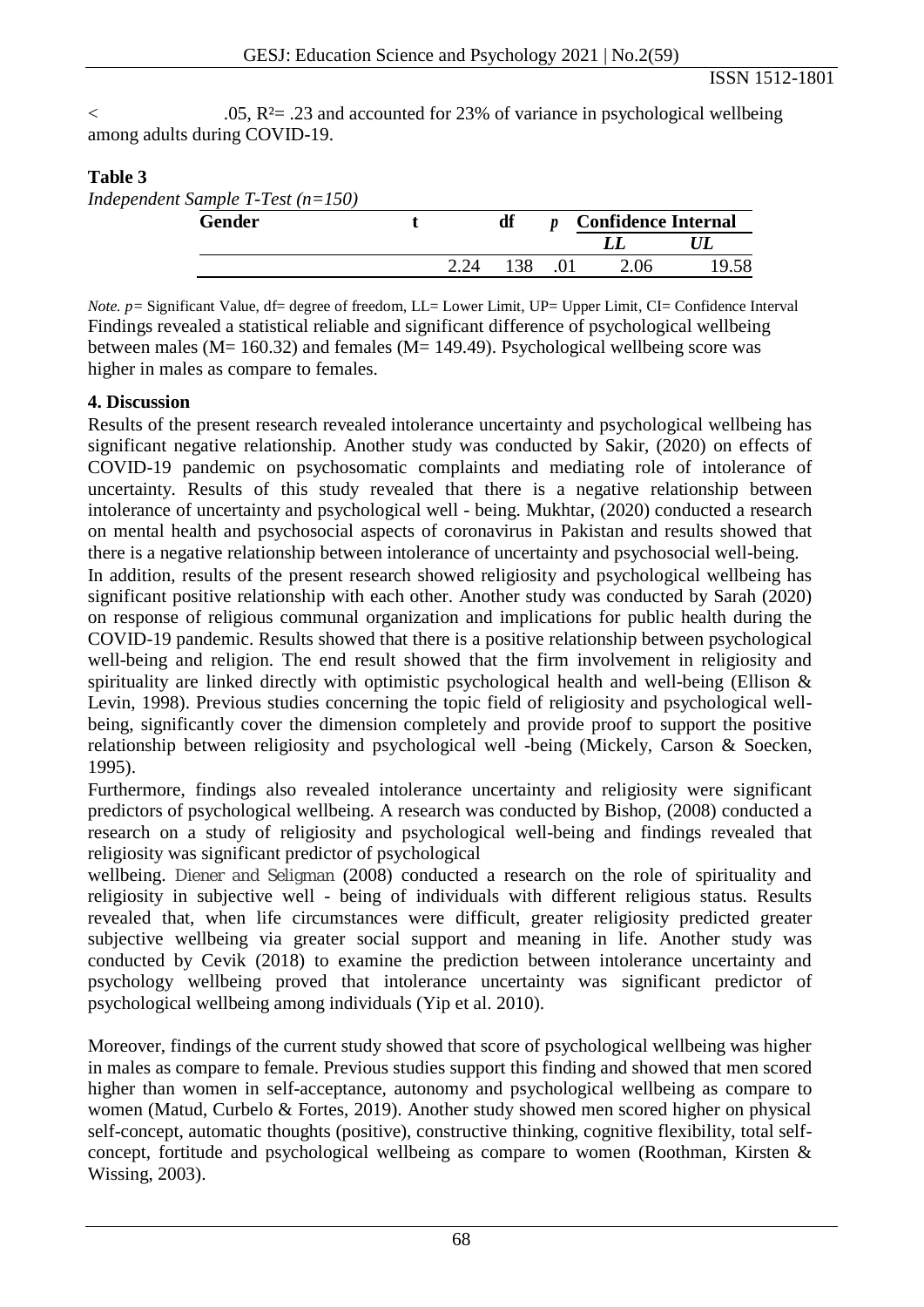# **4.1 Limitations and Recommendations**

The sample size of current study was 150. And the sample of current research was short for better understanding. A huge sample size would permit researchers to have more data to evaluate which would provide a better understanding of the topic. It will also improve the validity and reliability of study. When a research is directed with a small sample size there is more margin of error which decreases the validity.

# **4.2 Conclusions**

It is evident from the present study and prior studies that adults who have have high religiosity level during pandemic leaded towards them to high psychological wellbeing. It is important to understand how these adults are able to adapt to various changes in their lives, and how environmental, physiological, and psychological factors may affect adult's intolerance uncertainty and psychological wellbeing. My hope is that the present research will offer valuable information for future generations of researchers and health care providers.

## **Acknowledgement**

Working on this research has been both a wonderful and overwhelming experience. We are grateful to so many good people for ensuring the time we have spent working on this project has been an unforgettable experience. First of all, we would like to thank our supervisor and our family for the exceptional support, care and encouragement they have given us during these past months. Without their guidance and constant feedback, this project would not have been achievable. We are really gratefully acknowledging the support which we received from the Riphah International University, Lahore, Pakistan that has ensured the completion of this project. We are thankful to the participants who by agreeing to participate in this research and made this project possible.

# **References**

- 1. Adeyemo, David & Adeleye, A.. (2008). Emotional Intelligence, Religiosity and Self-Efficacy as Predictors of Psychological Well-Being among Secondary School Adolescents in Ogbomoso, Nigeria. Europe's Journal of Psychology. 4. 10.5964/ejop.v4i1.423.
- 2. Albelaikhi, Abdulaziz Abdurrahman, "Development of a Muslim Religiosity Scale" (1997). Open Access Dissertations. Paper 547. Access Dissertations. Paper 547. [https://digitalcommons.uri.edu/oa\\_diss/547](https://digitalcommons.uri.edu/oa_diss/547)
- 3. Boswell, J. F., Thompson-Hollands, J., Farchione, T. J., & Barlow, D. H. (2013). Intolerance of uncertainty: a common factor in the treatment of emotional disorders. *Journal of clinical psychology*, *69*(6), 630– 645.<https://doi.org/10.1002/jclp.21965>
- *4.* Brough, P. (2004). Comparing the Influence of Traumatic and Organizational Stressors on the Psychological Health of Police, Fire, and Ambulance Officers. *International Journal of Stress Management, 11*(3), 227–244. [https://doi.org/10.1037/1072-](https://psycnet.apa.org/doi/10.1037/1072-5245.11.3.227)
- 5. Bishop, A. (2008). Age and gender differences in adaptation and subjective well-being of older adults residing in Monastic Religious Communities. Pastoral Psychology, 55(2), 131– 143.
- 6. Çevik S, Yağmur Y. Impact of intolerance of uncertainty on psychological well-being in pregnant women with or without miscarriage risk. Perspect Psychiatr Care. 2018 Jul;54(3):436-440. doi: 10.1111/ppc.12297. Epub 2018 May 25. PMID: 29799614.
- 7. Cullen W, Gulati G, Kelly BD. Mental health in the COVID-19 pandemic. QJM. 2020 May 1;113(5):311-312. doi: 10.1093/qjmed/hcaa110. PMID: 32227218; PMCID: PMC7184387.
- 8. Diener, E., and Seligman, M. (2004). Beyond money: toward an economy of well-being. *Psychol. Sci. Public*
- 9. Ellison, C. G. (1993). Religious involvement and self perception among Black Americans. *Social Forces, 71*(4), 1027–1055. [https://doi.org/10.2307/2580129](https://psycnet.apa.org/doi/10.2307/2580129)